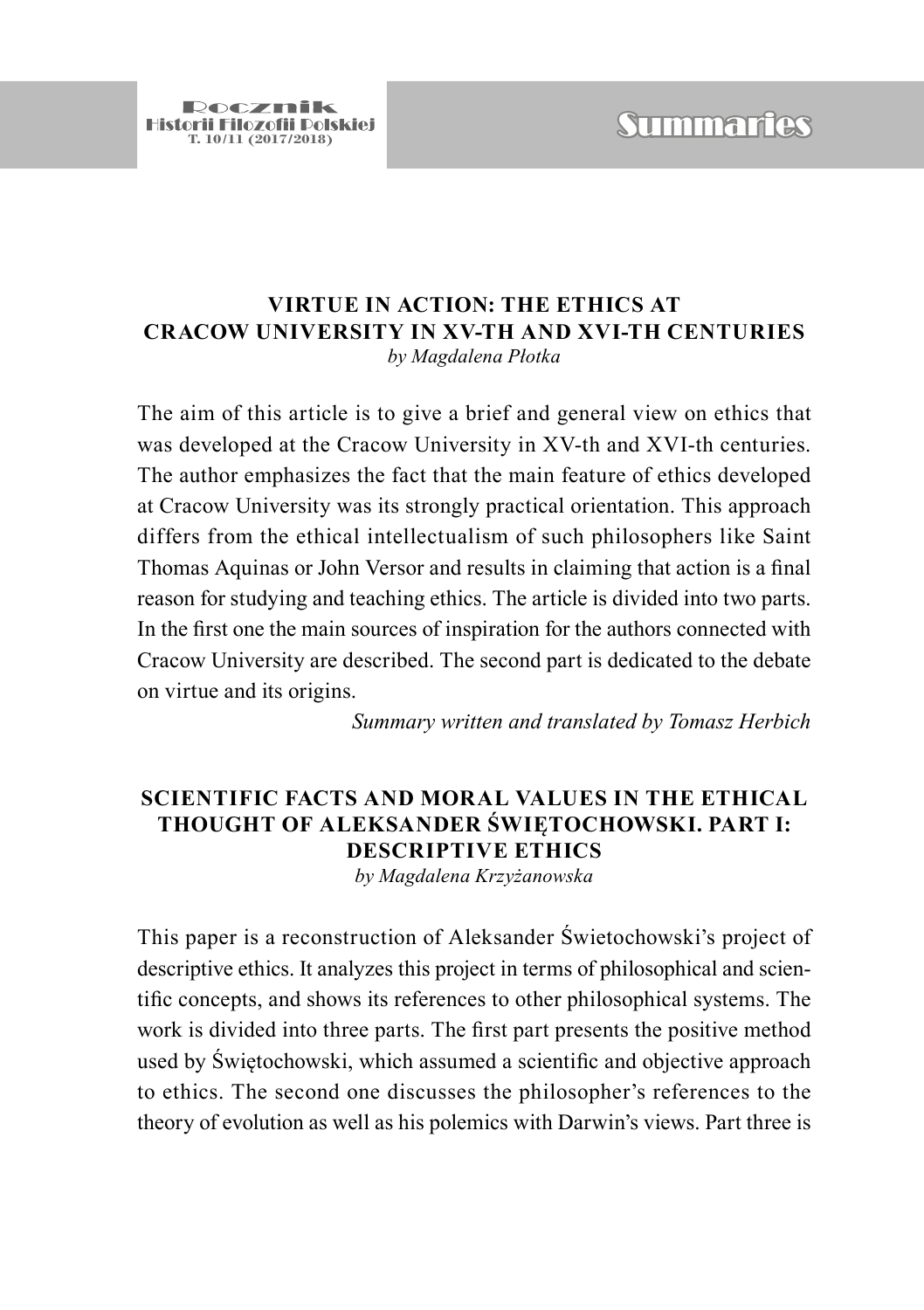devoted to the concept of progress and social evolution derived from Spencer. These considerations aim to show how Świętochowski created the structure of his own views and what is the role of his polemics and references.

# **THE WORLDVIEWS OF NORWID, CONRAD AND TRZEBIŃSKI IN THE LIGHT OF HENRI BERGSON'S NOTION OF CREATIVE ACTIVITY**

*by Karol Samsel*

The article tries to describe and evaluate one of the possible ways of thinking about the worldview expressed in the work of art. It refers to the notion given by Henri Bergson. The article shows that the postulate which claims that the text of creative individuality should be read in anti-mimetic way leads in the approaches of Bergson and Dilthey to different consequences. While Bergson points at the presentation of "totality of life and work" as at the aim of such a reading, Dilthey states that anti-mimetic reading should lead to the reconstruction of the spiritual image of an epoch.

*Summary written and translated by Tomasz Herbich*

#### **ON THE PHILOSOPHICAL POLEMICS OF STANISŁAW IGNACY WITKIEWICZ WITH JAN LESZCZYŃSKI** *by Paweł Kosiorek*

The article is an analysis of Stanisław Ignacy Witkiewicz's polemics with Jan Leszczyński. As a starting point, the results of the research by Maciej Soin are taken into account, namely the thesis of the evolution of Witkiewicz's ontology. According to his findings, Witkiewicz's ontology was originally based on a dualistic paradigm and emphasized the need to include two disproportionate views on the world: that of psychologism and that of physical science. In the final stage, Witkiewicz's ontology was based on a monadological paradigm, demanding the overcoming of dualism in a monistic view.